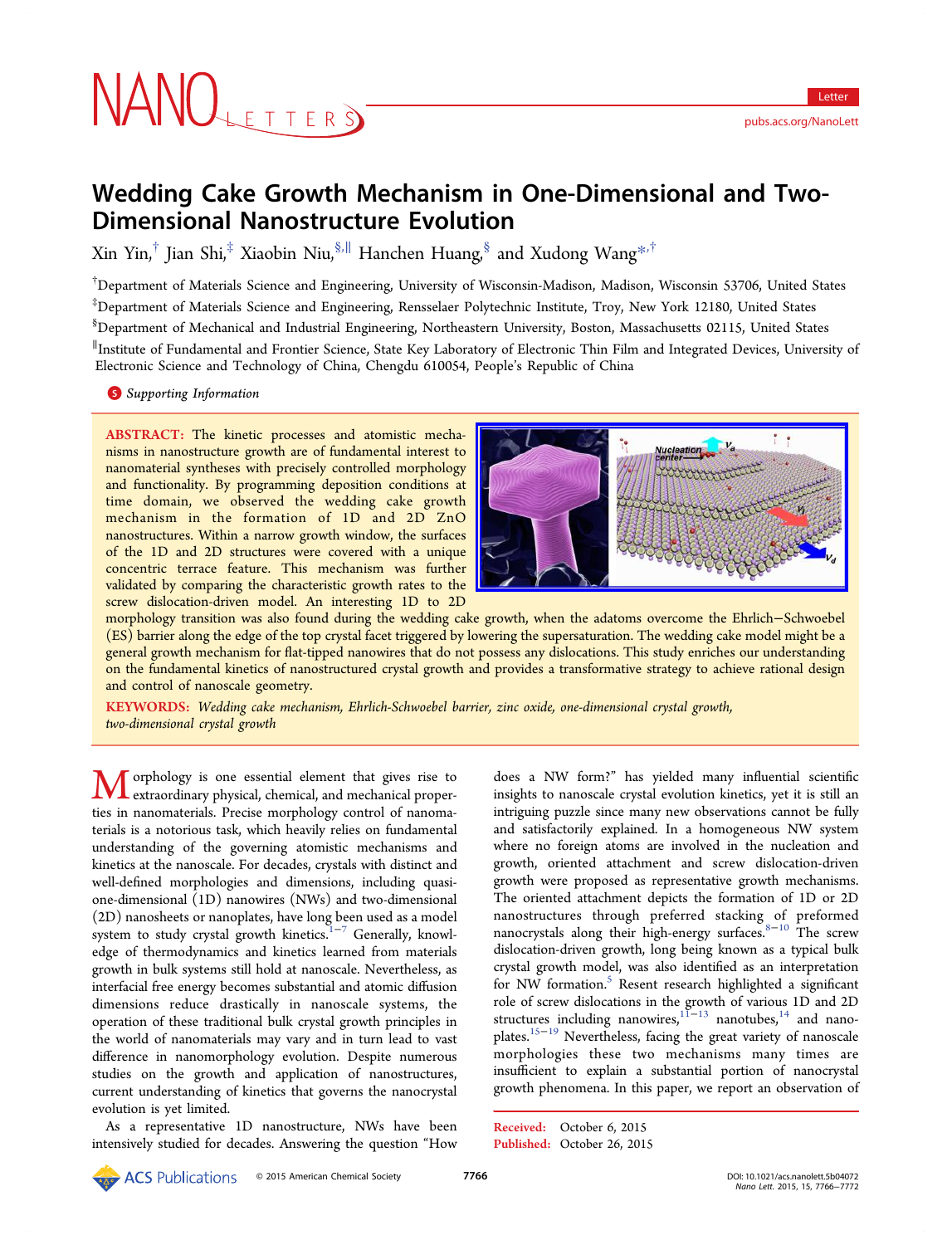<span id="page-1-0"></span>

Figure 1. Mor[phology of microplate-caped micropillars. \(a\) An individual microplate-caped micropillar clearly shows a threadlike f](http://pubs.acs.org/action/showImage?doi=10.1021/acs.nanolett.5b04072&iName=master.img-001.jpg&w=399&h=316)eature on both plate and pillar surfaces. (b) Top view of a microplate exhibiting a hexagonal outline with multiple concentric terrace circles. (c) Tilted and enlarged view of a microplate showing the intermediate subterraces extruding along the six equivalent corner directions. (d) A flat and smooth central terrace surface without any observable screw dislocation steps. (e) Side view of a microplate showing the terraced structure descending from the center of the plate. Inset shows the flat top terrace. (f) An image of a very thin microplate revealing orientation of the microplate and micropillar is differentiated by 30°. (g,h) Examples of plate-caped micropillars with small (g) and large (h) plate thicknesses. (i) Irregular terrace patterns due to the shadowing effect at high plate density region.

the wedding cake growth mechanism in the formation of 1D and 2D ZnO nanostructures. The wedding cake growth model yields a very similar terraced surface as that generated by a screw dislocation but does not possess a dislocation core and spiral pattern. An interesting 1D to 2D morphology transition was also found during the wedding cake growth, when the adatoms overcome the Ehrlich−Schwoebel (ES) barrier along the edge of the top crystal facet, triggered by lowering the supersaturation. Observation and investigation of the wedding cake growth model enriches our understanding of nanoscale crystal growth mechanisms, which could guide precise morphology design in nanosynthesis and manufacturing.

The unique ZnO microstructure was obtained under a dynamic deposition condition, where the growth chamber temperature was rapidly increased from room temperature to 1673 K within 90 min (Supporting Information Figure S1). During the ramp, both the Zn vapor concentration and the ZnO deposition temper[ature rose continuously](http://pubs.acs.org/doi/suppl/10.1021/acs.nanolett.5b04072/suppl_file/nl5b04072_si_001.pdf). The ZnO microstructure composes a micrometer-sized pillar that was capped with a large hexagonal microplate (Figure 1a). The pillars were typically several micrometers long with a diameter of ∼1 μm. The microplates were ∼2−3 μm in diameter with variable thicknesses. A thread-like feature can be clearly observed both along the side of the pillar and on the plate surface. The top microplate exhibited a sharp hexagonal outline with multiple concentric terraces (Figure 1b). These terraces,

however, did not exhibit a sharp hexagonal outline as the microplate showed, whereas extrusions together with intermediate subterraces (indication of rapid growth front) can be observed along the six equivalent corner directions (Figure 1c). Although this surface feature is very much similar to a screw dislocation growth pattern, a spiral center, which is the characteristic feature of a screw dislocation-driven growth, could not be observed. All the plates exhibited a flat and smooth central terrace surface (Figure 1d). This phenomenon fits well to the wedding cake growth model, where new atomic layers nucleate on the current top layer giving rise to a wedding cakelike structure. A side view of the plate clearly displays the stepwise terrace configuration (Figure 1e), indicating the terraces were evolved initially at the center and then spread out to the edge. A zoomed-in image also shows the flat top terrace without a spiral center (inset of Figure 1e).

From very thin plates that electrons can penetrate through, the orientation relationship between the plate and pillar can be observed. As shown in Figure 1f, the darker hexagon at the center of the plate outlines the pillar underneath. The hexagonal capping plate exhibited a 30° rotation in its orientation. On the basis of the crystallography of wurtzite ZnO (Supporting Information Figure S3), this feature suggests that the six equivalent side facets of the pillar and the plate are either [one of the two low-e](http://pubs.acs.org/doi/suppl/10.1021/acs.nanolett.5b04072/suppl_file/nl5b04072_si_001.pdf)nergy surfaces of  ${01\overline{10}}$  and  ${11\overline{2}0}$ , respectively. The thickness of the plates exhibited a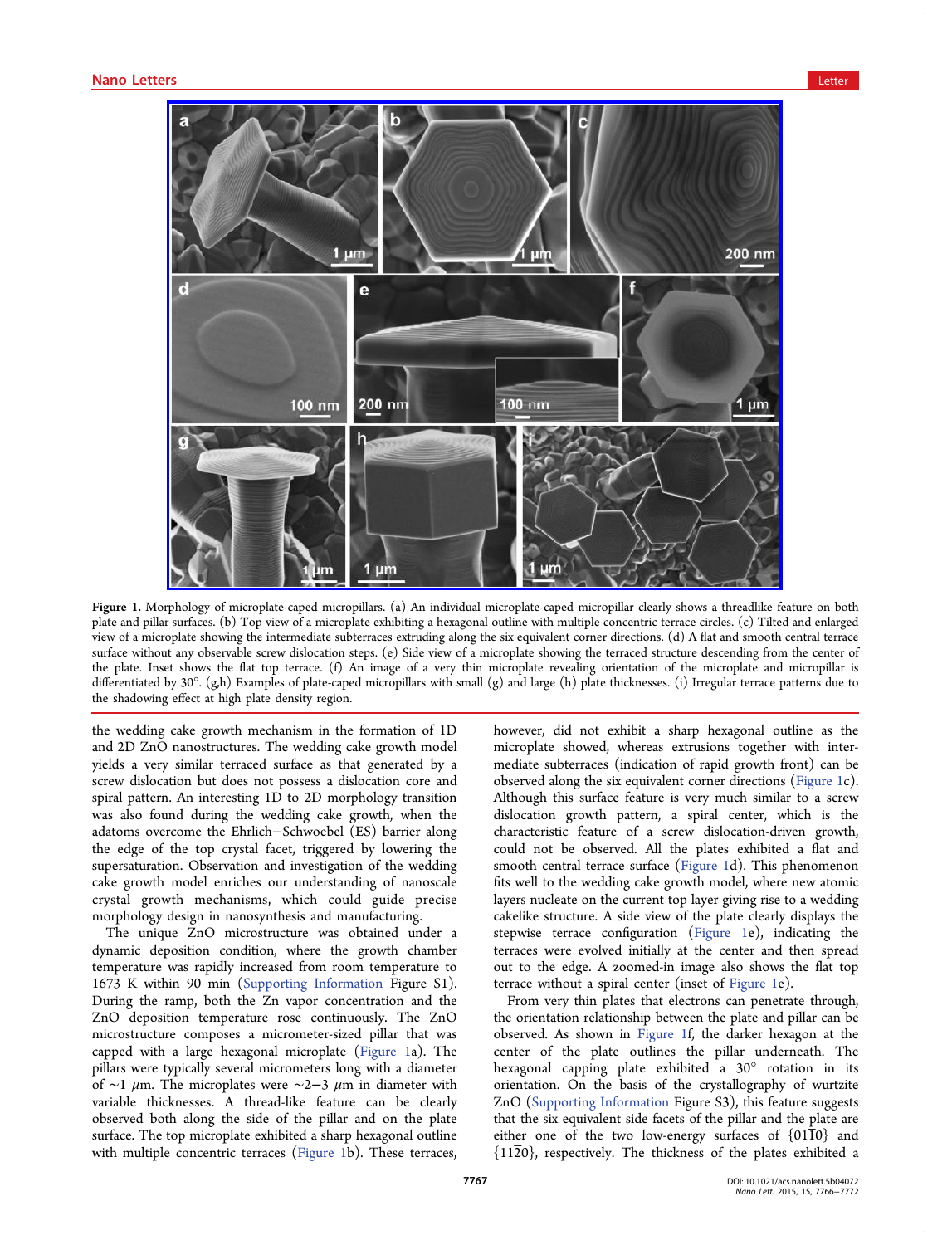

Figure 2. Crystal structure of microplate-caped micropillars. (a) Low-magnification STEM image of a cross-sectional slice of a plate-caped micropillar str[ucture prepared by focused ion beam along the axial direction. The black intermedia layer is carbon and the outmost la](http://pubs.acs.org/action/showImage?doi=10.1021/acs.nanolett.5b04072&iName=master.img-002.jpg&w=400&h=243)yer is platinum for protecting the structure from beam damage during sample preparation. Inset is the selective area electron diffraction pattern taken from the crosssectional sample. (b) Enlarged terrace area as marked in panel a revealing the variation of terrace height was between 5 and 20 nm. (c) HR-STEM images of the plate-pillar joint corner showing the microplate and micropillar are a coherently grown single crystal. (d) HR-STEM image at the terrace center showing a perfect lattice without any dislocation. (e) HR-STEM image of the terrace edge revealing multiple small atomic steps.

large variation ranging from 50 nm to  $\sim$ 1 µm (Figure 1g,h). Regardless of the thickness, all the plates had a very uniform width along their entire thickness with a clear co[nvex terr](#page-1-0)aced top surface. While most plates exhibited a six-fold symmetric terrace pattern, irregular terrace patterns could be observed at high density region (Figure 1i). Shadowing effect or competition of precursor might be responsible for the asymmetric growth behavior.

The crystal structure [of](#page-1-0) [ZnO](#page-1-0) [pl](#page-1-0)ate-caped micropillars was characterized by Cs-corrected scanning transmission electron microscopy (STEM). Figure 2a shows a cross-sectional slice along the axial direction, where the ZnO structure was covered by carbon (the black intermedia layer) and platinum (the outmost layer) to protect it from ion beam damage during sample preparation. Selective area electron diffraction (SAED) pattern taken from the cross-sectional structure revealed that the entire structure was a single crystal and grew along the ⟨0001⟩ direction (inset of Figure 2a). The height of each terrace was in a range of 5−20 nm (Figure 2b). The terrace edge was not perpendicular to the plate surface and all of them showed a slope of ∼153°. These two features could be attributed to the step bunching effect during the monolayer propagation.<sup>20</sup> High-resolution STEM (HR-STEM) images taken at the plate-pillar joint region (Figure 2c,d for the corner and interfac[e](#page-5-0) region, respectively) showed a coherent crystal lattice and no grain boundary or other dislocations could be found. Particularly, no indication of the existent of a screw dislocation core was discovered along the center position where the top terraces nucleated (Figure 2d). The terrace edge was found composed of multiple small steps without any dislocations, consistent with SEM observations (Figure 2e). The HRTEM observations further evidence that the wedding cake growth model governed the evolution of ZnO crystals.

Supported by microscopy observations, the wedding cake growth model with the step bunching effect is used to analyze the evolution of the 2D microplates. In a wedding cake growth, formation of surface terraces relies on nucleation of new atomic layers on the top surface due to the accumulation of concentrated adatoms confined by the energy barrier at step edges. This situation repeats yielding the representative morphology of concentric circular mounds without a spiral feature (Figure 3a). Although monoatomic layer step is the most common feature, multilayer terraces could also be obtained [due to t](#page-3-0)he step bunching effect when the ES barrier becomes negative.<sup>20</sup> The wedding cake growth behavior was mostly observed in the low-temperature epitaxial growth of metal surfaces.21−2[3](#page-5-0) However, in our hybrid structure, evolution of suspended 2D plates requires the lateral growth to exceed the supportin[g p](#page-5-0)i[lla](#page-6-0)r's top surface. Therefore, adatoms need to overcome the ES barrier to diffuse down at the terrace edge<sup> $24,25$ </sup> and then incorporate at the corner along the vertical facets. Lattice kinetic Monte Carlo (LKMC) method was use[d to](#page-6-0) simulate the morphology evolution when the ES barrier becomes tangible (Supporting Information S4). As shown in Figure 3b, under normal deposition condition a regular rod morphology was f[ormed \(panel i\). As the](http://pubs.acs.org/doi/suppl/10.1021/acs.nanolett.5b04072/suppl_file/nl5b04072_si_001.pdf) supersaturation [continuo](#page-3-0)usly decreases, the diffusion length of adatoms increases and therefore the attempting rate to jump over the edge increases.<sup>26,27</sup> However, the ES barrier blocks the adatoms from diffusing down. When the supersaturation drops to below a certain poin[t, ada](#page-6-0)toms will attempt enough number of times to overcome the ES barrier to successfully diffuse down to the vertical facets and quickly nucleates an additional atomic layer circling around the tip of the rod (panel (ii)). As the growth continues, the plate becomes larger and thicker forming the final hybrid morphology (panel (iii)). This simulation verifies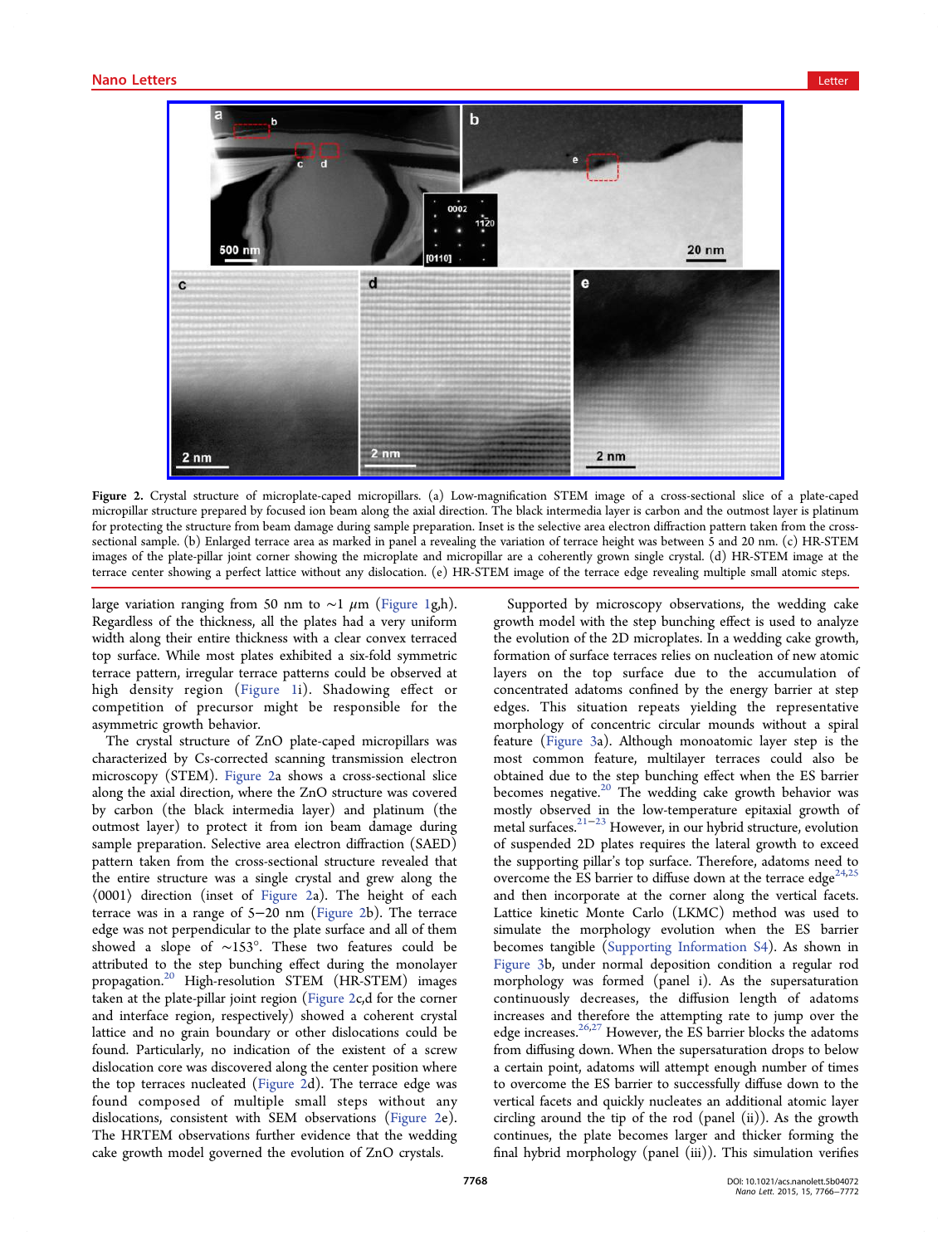<span id="page-3-0"></span>

Figure 3. Wedding ca[ke growth model. \(a\) Schematic of the wedding cake growth process. Oxygen atoms \(white balls\) a](http://pubs.acs.org/action/showImage?doi=10.1021/acs.nanolett.5b04072&iName=master.img-003.jpg&w=343&h=261)nd zinc atoms (purple balls) form the wurtzite structure. Red balls indicate the active adatoms diffusing on the terraces.  $v_{a,w}$  is the axial growth rate, determined by the nucleation rate of new layers.  $v_1$  is the lateral growth rate, determined by the incorporation of adatoms to the side ledges of the terraces.  $v_d$  is the growth rate of the suspended plate area determined by the diffuse down rate of adatoms. (b) Kinetic Monte Carlo simulation results showing the 1D to 2D structure growth transition as a result of overcoming the ES barrier. (i) 1D growth of a rod structure at a relatively high supersaturation; (ii) appearance of the first atomic layer out of the rod surface when the supersaturation decreases to a certain point (inset shows an enlarged corner emphasizing the first atomic layer); (iii) continuous growth of the capping plate under favorable conditions. (c) Microplates with various numbers of terraces. The number of terraces decreased as the sampling point moved along the gas flow (downstream) direction. i−ix are microplate samples collected at position 16.8479, 16.8664, 16.8669, 16.9033, 16.9189, 16.9256, 16.9459, 16.9741, and 17.0129 cm from the center point, respectively. All the scale bars are  $1 \mu$ m. (d) Plots of the axial to lateral growth rate ratio as a function of supersaturation. Black dots are measured data. Black line is the fitted curve based on the measured data, where a linear relationship can be determined. Blue line is derived from wedding cake growth model. Red line calculated is from screw dislocation growth model for comparison.

that the ES barrier triggers the formation of the suspended plate morphology.

To better understand the wedding cake growth mechanism in nanostructure evolution, numeric calculations were implemented to analyze the growth rates along different directions in comparison to the screw dislocation-driven growth mechanism. In a wedding cake growth, the lateral growth rate  $\nu$ <sub>l</sub> is a measure of how fast adatoms attach to the ledge front, which is same as that in a screw dislocation growth. Quantitatively, for monolayer steps,  $v_{\text{l.mono}}$  can be presented following the Burton–Cabrera–Frank (BCF) theory<sup>5,2</sup>

$$
v_{1,\text{mono}} = \frac{2\lambda_s \nu \exp\left(-\frac{\phi_{1/2}}{kT}\right)}{1 + \frac{\delta}{a} \exp\left(\frac{2\Delta U - E_{\text{des}}}{2kT}\right)} \sigma \tag{1}
$$

where *a* is the distance between adsorption sites,  $\nu$  is the vibration frequency,  $\varphi_{1/2}$  is the work to detach an atom from half-crystal position to the vapor,  $k$  is the Boltzmann constant, T is temperature,  $\sigma$  is the supersaturation,  $\lambda_s$  is the mean free path of an adatom,  $\delta$  is average spacing of the kink sites,  $\Delta U$  is the kinetic barrier for the incorporation of the building units into the half crystal, and  $E_{des}$  is the desorption energy from the surface to the vapor. Bunched steps have a lower lateral velocity than monolayer steps due to the increased sites for the adatoms.<sup>28</sup> A rectification coefficient could be added to eq 1 to

represent the growth rate change due to step bunching (Supporting Information S7.2).

As for the vertical growth rate  $v_a$ , in the wedding cake model i[t is directly related to the nuc](http://pubs.acs.org/doi/suppl/10.1021/acs.nanolett.5b04072/suppl_file/nl5b04072_si_001.pdf)leation rate of new layers, which occurs only when the top terrace reaches a critical size.<sup>26</sup> Therefore, the axial growth rate can be formulated as<sup>29</sup>

$$
v_{a,w} = \frac{h}{R_c} v_1 \tag{2}
$$

where  $R_c$  is the critical size of the top terrace and  $h$  is the height of the newly formed terrace, which could be either single or multiple atomic layer(s). On the other hand, the axial growth rate of the screw dislocation model follows the BCF theory

$$
v_{\rm a,s} = a\nu \exp\left(-\frac{\phi_{1/2}}{kT}\right) \frac{\sigma^2}{\sigma_{\rm c}} \tanh \frac{\sigma_{\rm c}}{\sigma} \tag{3}
$$

where  $\sigma_c$  is characteristic supersaturation (Supporting Information S6). Because there is no nucleation involved in the screw dislocation growth, wedding cake model [usually exhibits](http://pubs.acs.org/doi/suppl/10.1021/acs.nanolett.5b04072/suppl_file/nl5b04072_si_001.pdf) [a slower verti](http://pubs.acs.org/doi/suppl/10.1021/acs.nanolett.5b04072/suppl_file/nl5b04072_si_001.pdf)cal growth rate.<sup>30</sup>

One direct result of the different axial and lateral growth rates is the number of terraces [on](#page-6-0) the plate surface. Within the deposition area (∼2 mm in length) where terraced plates were received, the number of terraces decreased as the sampling point moved along the gas flow (downstream) direction,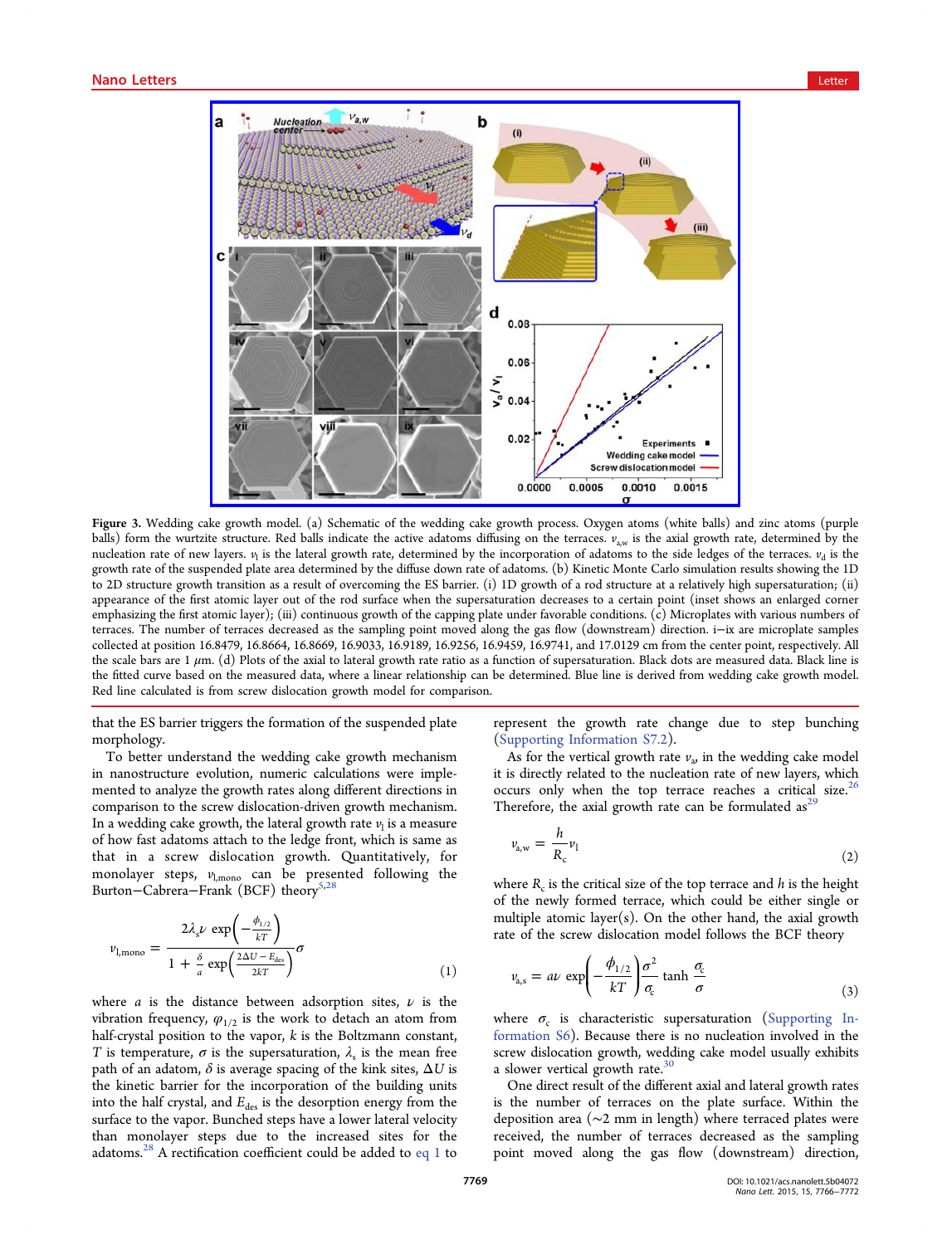<span id="page-4-0"></span>

Figure 4. Nanowire morphology evolution with temperature and  $O<sub>2</sub>$  partial pressure. (Middle Panel) Quasi-phase diagram showing the 1D-to-2D morphology evolutio[n in correlation to temperature and oxygen partial pressure. \(Left Panel\) Number of terraces decreases](http://pubs.acs.org/action/showImage?doi=10.1021/acs.nanolett.5b04072&iName=master.img-004.jpg&w=358&h=294) when increasing  $O_2$ partial pressure. (Bottom Panel) Number of terraces decreases when decreasing the temperature and after a wide temperature range the microplate appeared under the oxygen partial pressure 50 Pa. All scare bars are 200 nm.

whereas no obvious size variation could be identified (Figure 3c). Statistical sampling showed that the number of terraces decreases monotonically with the distance (Sup[porting](#page-3-0) [In](#page-3-0)formation Figure S4). By assuming the time of evolving all the terraces equals to the growth time of the base [terrace, the](http://pubs.acs.org/doi/suppl/10.1021/acs.nanolett.5b04072/suppl_file/nl5b04072_si_001.pdf) [number of](http://pubs.acs.org/doi/suppl/10.1021/acs.nanolett.5b04072/suppl_file/nl5b04072_si_001.pdf) terraces was converted into the axial to lateral growth ratio  $(v_{\rm a}/v_{\rm b}$  Supporting Information S7.2). Because the supersaturation is a function of the deposition location (Supporting Infor[mation S7.3\), the relation betw](http://pubs.acs.org/doi/suppl/10.1021/acs.nanolett.5b04072/suppl_file/nl5b04072_si_001.pdf)een  $v_a/v_1$  and supersaturation was determined (Figure 3d). A linear relation was identifi[ed from the](http://pubs.acs.org/doi/suppl/10.1021/acs.nanolett.5b04072/suppl_file/nl5b04072_si_001.pdf) fitted curve with a slope of 44.4 (black line in Figure 3d). This relatio[n shows](#page-3-0) that the  $v_a/v_1$  ratio increases with supersaturation, suggesting a trend that the number [of terrac](#page-3-0)e increases with supersaturation. The  $v_{a,w}/v_1$ ratio was then derived based on the wedding cake growth model from individual microplates (Supporting Information S8), yielding a linear relation between  $v_{\text{aw}}/v_1$  and  $\sigma$  with a slope of 42.7 (blue curve). For comparison,  $v_{a,s}/v_1$  [as a function of](http://pubs.acs.org/doi/suppl/10.1021/acs.nanolett.5b04072/suppl_file/nl5b04072_si_001.pdf)  $\sigma$ [wa](http://pubs.acs.org/doi/suppl/10.1021/acs.nanolett.5b04072/suppl_file/nl5b04072_si_001.pdf)s also calculated for the screw dislocation model by taking the ratio of eqs 1 and 3, yielding a slope of 112.4 (red curve). Here  $v_1$  is the monolayer step velocity. Considering bunched steps have a [lower](#page-3-0) late[ra](#page-3-0)l velocity than that of monolayer steps, the  $v_{\text{as}}/v_{\text{l}}$  ratio of bunched steps will be even higher than 112.4. The significantly closer match of the wedding cake model further evidence the governing role of the wedding cake mechanism in the evolution of ZnO microplate structure. It should be noted that  $v_1$  decreases as the terrace approaches the edge as evidenced by the denser terrace outlines near the edge (Figures 1b and 3c). This phenomenon could be attributed to

the narrowing of the effective adatom collection area (Supporting Information S7.2)

In order to reveal the  $\sigma$ -related evolution of wedding cake tip [morphology in a more gen](http://pubs.acs.org/doi/suppl/10.1021/acs.nanolett.5b04072/suppl_file/nl5b04072_si_001.pdf)eral NW growth scenario, the deposition condition was adjusted to reach desired  $\sigma$  for NW formation (Supporting Information S9). Under this condition, ZnO NWs were formed with uniform size and geometry, where each NW [exhibited a terraced tip](http://pubs.acs.org/doi/suppl/10.1021/acs.nanolett.5b04072/suppl_file/nl5b04072_si_001.pdf) feature (Supporting Information Figure S7). Just like the microplates, the central terrace exhibited a flat surface and no hint of the [existence of](http://pubs.acs.org/doi/suppl/10.1021/acs.nanolett.5b04072/suppl_file/nl5b04072_si_001.pdf) [any screw d](http://pubs.acs.org/doi/suppl/10.1021/acs.nanolett.5b04072/suppl_file/nl5b04072_si_001.pdf)islocation could be observed by both SEM and TEM characterizations (Supporting Information Figures S7 and S8). All the observations evidenced the wedding cake growth mechanism in the form[ation of these NWs. Fu](http://pubs.acs.org/doi/suppl/10.1021/acs.nanolett.5b04072/suppl_file/nl5b04072_si_001.pdf)rthermore, the tip terrace feature (number of terraces, Supporting Information Figures S8 and S9) exhibited the same relation with the deposition temperature as that observ[ed from microplates. As](http://pubs.acs.org/doi/suppl/10.1021/acs.nanolett.5b04072/suppl_file/nl5b04072_si_001.pdf) shown in the bottom panel of Figure 4, when the deposition temperature decreases the number of terrace at the NW tip decreases and eventually the flat tip morphology was obtained. After a relative large temperature range, the suspended microplate morphology appeared, suggesting the deposition condition reached the critical low  $\sigma$  region. Similar change could also be observed by increasing the oxygen partial pressure. Qualitatively, high oxygen content in the reaction chamber hinders the decomposition of ZnO precursors and thus lowers  $\sigma$ . Therefore, as the oxygen partial pressure increased, the NW tip exhibited the similar change from a large number terraced surface to a flat tip, as shown in the left panel of Figure 4. The  $\sigma$ -related terrace evolution phenomenon was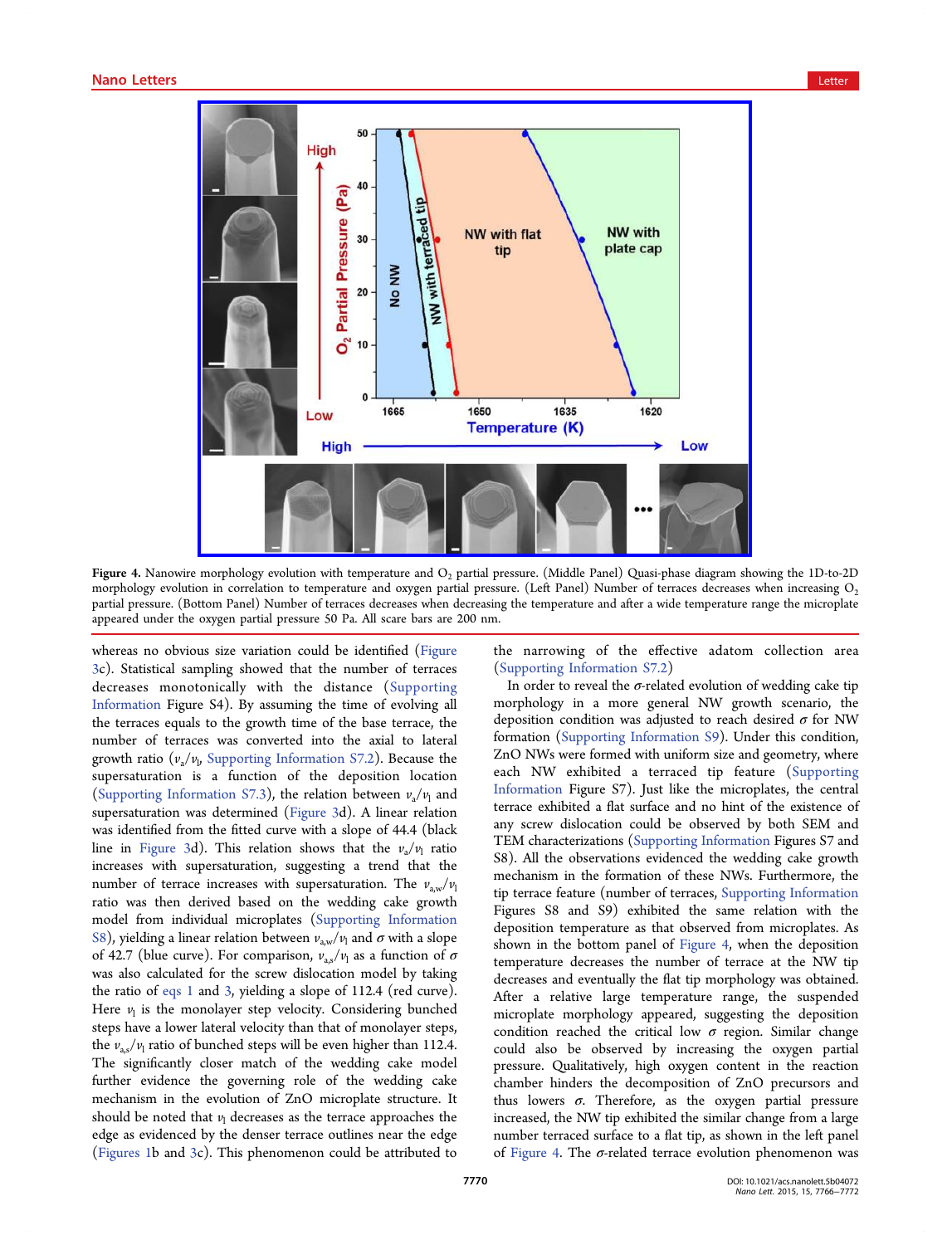<span id="page-5-0"></span>further validated by implementing a very high supersaturation where  $v_{a,w}$  catches up and exceeds  $v_l$ . Because of the rapid nucleation of new terraces, NWs with a narrow and long tapered tip were obtained (Supporting Information Figure S11).

From the oxygen partial pre[ssure and deposition temp](http://pubs.acs.org/doi/suppl/10.1021/acs.nanolett.5b04072/suppl_file/nl5b04072_si_001.pdf)erature relation, a quasi-phase diagram was constructed to show the evolution of terrace surfaces in both 1D and 2D morphologies (Figure 4). In general, a narrow range at high temperature was identified corresponding to the high- $\sigma$  terraced region, where [NWs with](#page-4-0) terraced tip were collected. NWs with regular flat tips could be found within a much wider temperature range. The flat-tipped NW morphology covers a relatively large supersaturation region, where the nanostructure growth condition could easily fall in. This might be the reason that flat-tipped NW structure was typically obtained.31−<sup>33</sup> The platecaped NW morphology was collected in a further lower temperature zone, corresponding to the lo[wes](#page-6-0)t  $\sigma$  for NW growth. All the boundaries between different morphologies shift to higher temperature as the oxygen partial pressure increases, because the reduction of  $\sigma$  due to raised oxygen content needs to be compensated by raising the deposition temperature.

In conclusion, the evolution of 2D plate structure from 1D pillars represents a dynamic crystal growth behavior transition when the local deposition conditions were tuned in situ. It lively recorded the wedding cake growth model in nanostructure formation from vapor phase, which was rare to be observed when the deposition conditions remained constant. The terrace feature on these nanostructures provided a valuable platform for understanding the wedding cake growth kinetics that could be an important mechanism to design and predict the nanocrystal morphology formation from the bottom-up. Analyzing the supersaturation and temperature-related growth behavior provides a new insight into nanostructure growth mechanisms and morphology control.

Methods. ZnO nanostructures were synthesized via vapor− solid deposition process. Five grams of ZnO powder was used as the precursor and placed at the center of an alumina tube in the furnace. Argon carrier gas with the flow rate of 50 sccm was applied and the pressure inside the tube was kept at 53 Pa. Alumina slices (11.4 cm in length and 1 cm width for each) were used as the substrates and placed downstream. The system temperature reached 1673 K after 90 min. Before the temperature reached 1673 K, the precursor completely vaporized. Subsequently, the system was cooled down to room temperature under the same atmosphere. For ZnO NW growth with the terraced feature at the tip, oxygen carrier gas with different flow rates of 0.5, 5, 15, and 25 sccm were used to adjust the growth kinetics. Top view and side view SEM images of the nanostructures were recorded directly from the assynthesized substrates. For STEM of microplate-caped micropillars, the nanostructure was first transferred to the TEM grid using a micromanipulator, and focused ion beam was then used to cut the nanostructure into a thin slice. Detailed experimental procedures can be found in the Supporting Information.

## ■ ASSOCIATED CONTENT

## **6** Supporting Information

The Supporting Information is available free of charge on the ACS Publications website at DOI: 10.1021/acs.nanolett.5b04072.

More details on the sample synthesis and characterization, simulation method, growth rate calculation, and more analysis on SEM and TEM images. (PDF)

# ■ AUTHOR INFORMATION

## Corresponding Author

\*E-mail: xudong@engr.wisc.edu.

#### Author Contributions

X.W. co[nceived and supervised t](mailto:xudong@engr.wisc.edu)he project. X.Y. conducted the CVD growth. X.Y. and J.S. conducted the measurements. H.H. and X.N. conducted the simulation. X.W., X.Y., and J.S. wrote the manuscript. All authors discussed the results and commented on the manuscript.

#### Notes

The authors declare no competing financial interest.

# ■ ACKNOWLEDGMENTS

The authors thank financial support from Air Force Office of Scientific Research under Award FA9550-13-1-0168 and National Science Foundation under Award CMMI-1148919. X.N. and H.H. acknowledge the financial support from Department of Energy Office of Basic Energy Sciences (DE-FG02-09ER46562).

#### ■ REFERENCES

(1) Geohegan, D. B.; Puretzky, A. A.; Jackson, J. J.; Rouleau, C. M.; Eres, G.; More, K. L. ACS Nano 2011, 5 (10), 8311−8321.

(2) Hu, J. T.; Ouyang, M.; Yang, P. D.; Lieber, C. M. Nature 1999, 399 (6731), 48−51.

(3) Chou, Y. C.; Hillerich, K.; Tersoff, J.; Reuter, M. C.; Dick, K. A.; Ross, F. M. Science 2014, 343 (6168), 281−284.

(4) Wagner, R. S.; Ellis, W. C. Appl. Phys. Lett. 1964, 4 (5), 89−90.

(5) Burton, W. K.; Cabrera, N.; Frank, C. Philos. Trans. R. Soc., A 1951, 243 (866), 299−358.

(6) Kossel, W. Nachr. Ge. Wiss. Göttingen, Math.-Phys. Kl. 1927, 1927, 135−143.

(7) Stranski, I. Z. Phys. Chem. 1928, 136 (259), 259−278.

(8) Penn, R. L.; Banfield, J. F. Science 1998, 281 (5379), 969−971. (9) Shi, J.; Li, Z.; Kvit, A.; Krylyuk, S.; Davydov, A. V.; Wang, X. Nano Lett. 2013, 13 (11), 5727−5734.

(10) Schliehe, C.; Juarez, B. H.; Pelletier, M.; Jander, S.; Greshnykh, D.; Nagel, M.; Meyer, A.; Foerster, S.; Kornowski, A.; Klinke, C.; Weller, H. Science 2010, 329 (5991), 550−553.

(11) Meng, F.; Morin, S. A.; Forticaux, A.; Jin, S. Acc. Chem. Res. 2013, 46 (7), 1616−1626.

(12) Bierman, M. J.; Lau, Y. K. A.; Kvit, A. V.; Schmitt, A. L.; Jin, S. Science 2008, 320 (5879), 1060−1063.

(13) Zhu, J.; Peng, H.; Marshall, A. F.; Barnett, D. M.; Nix, W. D.; Cui, Y. Nat. Nanotechnol. 2008, 3 (8), 477−481.

(14) Morin, S. A.; Bierman, M. J.; Tong, J.; Jin, S. Science 2010, 328 (5977), 476−480.

(15) Morin, S. A.; Forticaux, A.; Bierman, M. J.; Jin, S. Nano Lett. 2011, 11 (10), 4449−4455.

(16) Wang, F.; Seo, J.-H.; Ma, Z.; Wang, X. ACS Nano 2012, 6 (3), 2602−2609.

(17) Wang, F.; Jakes, J. E.; Geng, D.; Wang, X. ACS Nano 2013, 7 (7), 6007−6016.

(18) Forticaux, A.; Dang, L.; Liang, H.; Jin, S. Nano Lett. 2015, 15, 3403.

(19) Zhuang, A.; Li, J.-J.; Wang, Y.-C.; Wen, X.; Lin, Y.; Xiang, B.;

Wang, X.; Zeng, J. Angew. Chem., Int. Ed. 2014, 53 (25), 6425−6429. (20) Krishnamurthy, M.; Wassermeier, M.; Williams, D. R. M.;

Petroff, P. M. Appl. Phys. Lett. 1993, 62 (16), 1922−1924.

(21) Henzler, M. Surf. Sci. 1993, 298 (2−3), 369−377.